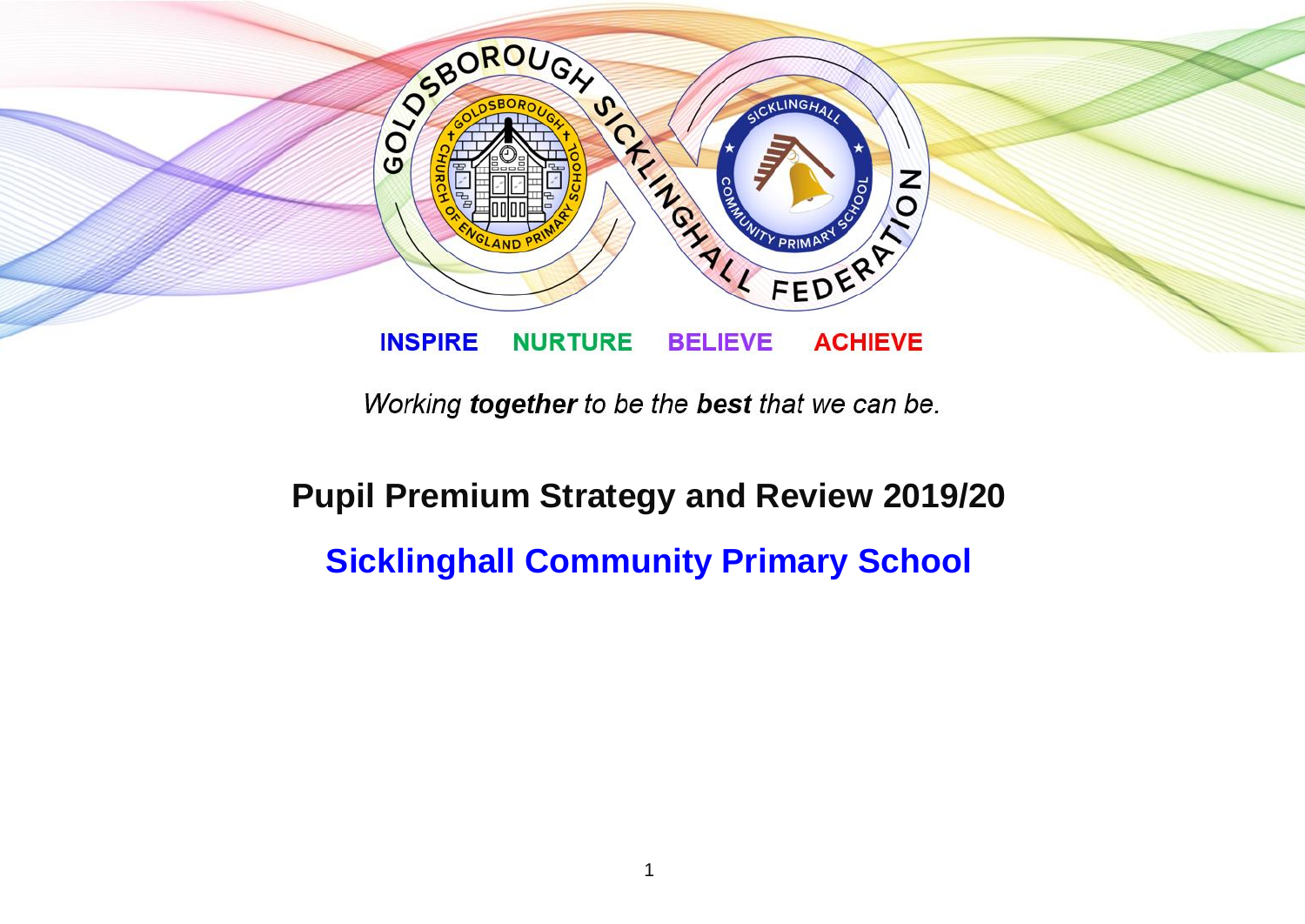| 1. Summary information                                                                                                                                                                                                                                 |                                                                                                                                                                                                                                                                                                                                  |                                                |                                                                                          |         |  |                                                |                                                  |            |  |
|--------------------------------------------------------------------------------------------------------------------------------------------------------------------------------------------------------------------------------------------------------|----------------------------------------------------------------------------------------------------------------------------------------------------------------------------------------------------------------------------------------------------------------------------------------------------------------------------------|------------------------------------------------|------------------------------------------------------------------------------------------|---------|--|------------------------------------------------|--------------------------------------------------|------------|--|
| <b>School</b>                                                                                                                                                                                                                                          |                                                                                                                                                                                                                                                                                                                                  | <b>Sicklinghall Community Primary School</b>   |                                                                                          |         |  |                                                |                                                  |            |  |
| <b>Academic Year</b>                                                                                                                                                                                                                                   |                                                                                                                                                                                                                                                                                                                                  | 19/20                                          | <b>Total PP budget</b>                                                                   | £2,640  |  | Date of most recent PP Review                  |                                                  |            |  |
|                                                                                                                                                                                                                                                        | <b>Total number of pupils</b>                                                                                                                                                                                                                                                                                                    | 69 (PP based on 62)                            | Number of pupils eligible for PP                                                         | 2(3.2%) |  | Date for next internal review of this strategy |                                                  | April 2020 |  |
|                                                                                                                                                                                                                                                        |                                                                                                                                                                                                                                                                                                                                  |                                                |                                                                                          |         |  |                                                |                                                  |            |  |
|                                                                                                                                                                                                                                                        | 2. Current attainment                                                                                                                                                                                                                                                                                                            |                                                |                                                                                          |         |  |                                                |                                                  |            |  |
|                                                                                                                                                                                                                                                        |                                                                                                                                                                                                                                                                                                                                  |                                                |                                                                                          |         |  | Pupils eligible for PP                         | Pupils not eligible for PP<br>(national average) |            |  |
|                                                                                                                                                                                                                                                        |                                                                                                                                                                                                                                                                                                                                  |                                                | % achieving the expected standard or above in reading, writing & maths (or               |         |  | No Testing - Covid-19                          | 68%                                              |            |  |
|                                                                                                                                                                                                                                                        |                                                                                                                                                                                                                                                                                                                                  | % making at least expected progress in reading |                                                                                          |         |  | No Testing - Covid-19                          | 75%                                              |            |  |
|                                                                                                                                                                                                                                                        |                                                                                                                                                                                                                                                                                                                                  | % making at least expected progress in writing |                                                                                          |         |  | No Testing - Covid-19                          | 84%                                              |            |  |
|                                                                                                                                                                                                                                                        |                                                                                                                                                                                                                                                                                                                                  | % making at least expected progress in maths   |                                                                                          |         |  | No Testing - Covid-19                          | 76%                                              |            |  |
|                                                                                                                                                                                                                                                        |                                                                                                                                                                                                                                                                                                                                  |                                                | 3. Barriers to future attainment (for pupils eligible for PP)                            |         |  |                                                |                                                  |            |  |
|                                                                                                                                                                                                                                                        |                                                                                                                                                                                                                                                                                                                                  |                                                | In-school barriers (issues to be addressed in school, such as poor oral language skills) |         |  |                                                |                                                  |            |  |
| Α.                                                                                                                                                                                                                                                     | Some pupils eligible for PP all present with additional challenges/context that requires intervention over and above high quality wave 1<br>provision. (3 of 6 pupils eligible) These pupils are currently making less progress or are working at a level lower than their peers from lower<br>starting points than their peers. |                                                |                                                                                          |         |  |                                                |                                                  |            |  |
| <b>B.</b>                                                                                                                                                                                                                                              | Increasing number of children requiring some form of SEMH intervention to enable them to fully access the curriculum and make good<br>progress. This is due to specific circumstances relating to individuals. (3 of 6 pupils eligible)                                                                                          |                                                |                                                                                          |         |  |                                                |                                                  |            |  |
| C.<br>Engagement of parents/carers could provide a barrier to future attainment. Investment is needed in 1:1 provision from school to ensure that<br>parents are clear as to how they can effectively and efficiently support their child's schooling. |                                                                                                                                                                                                                                                                                                                                  |                                                |                                                                                          |         |  |                                                |                                                  |            |  |
| <b>External barriers</b> <i>(issues which also require action outside school, such as low attendance rates)</i>                                                                                                                                        |                                                                                                                                                                                                                                                                                                                                  |                                                |                                                                                          |         |  |                                                |                                                  |            |  |
| D.                                                                                                                                                                                                                                                     | Multi-agency strategy required to support specific and complex needs.                                                                                                                                                                                                                                                            |                                                |                                                                                          |         |  |                                                |                                                  |            |  |
| Ε.                                                                                                                                                                                                                                                     | Support required to ensure that pupils arrive ready for learning.                                                                                                                                                                                                                                                                |                                                |                                                                                          |         |  |                                                |                                                  |            |  |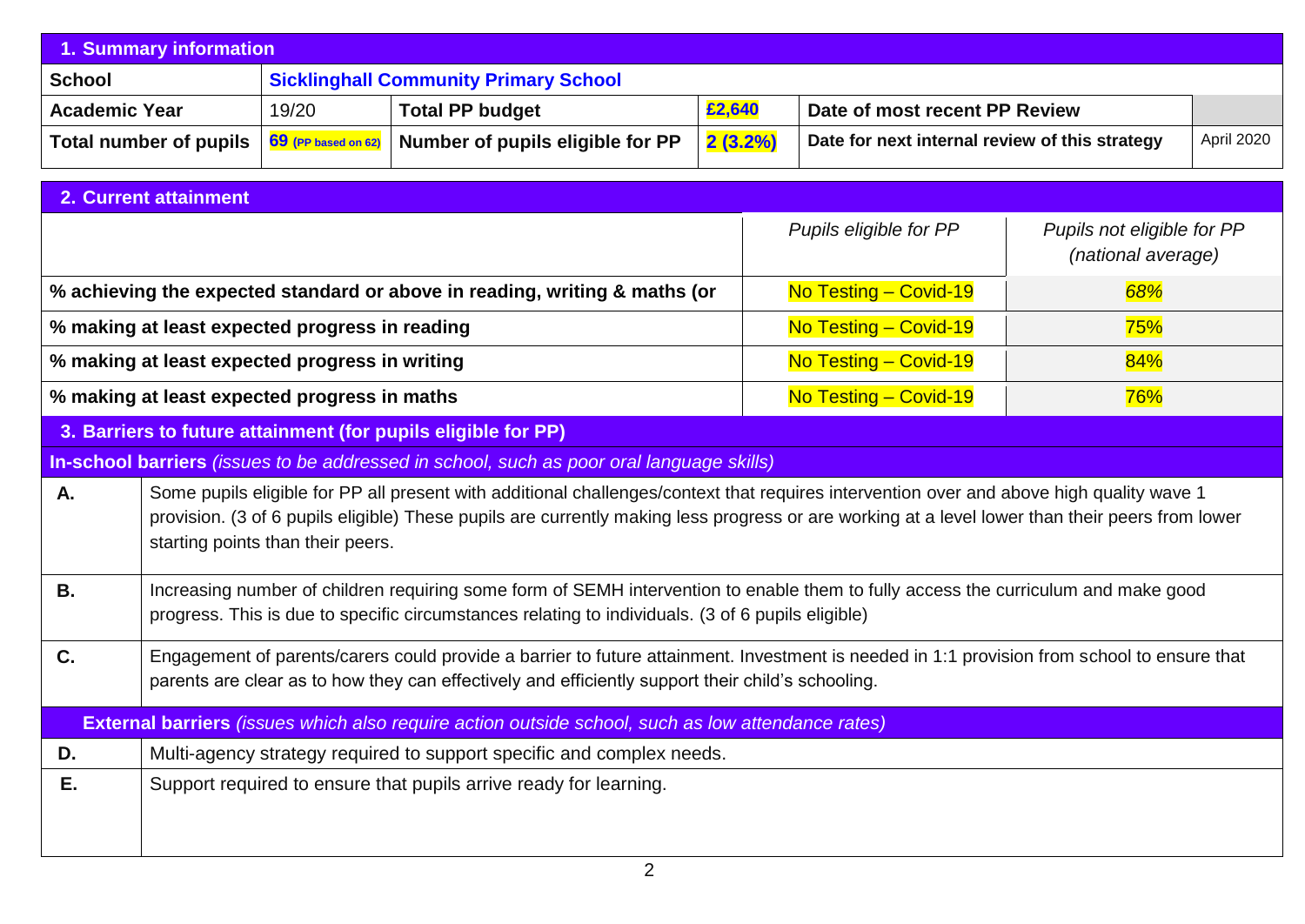|    | d. Desired outcomes (Desired outcomes and how they will be measured)                                                                                                           | <b>Success criteria</b>                                                                                                    |
|----|--------------------------------------------------------------------------------------------------------------------------------------------------------------------------------|----------------------------------------------------------------------------------------------------------------------------|
| А. | All pupils eligible will access all elements of the National Curriculum and therefore be able to make<br>accelerated progress in order to catch up with peers.                 | End of year progress data Assessment<br>will show accelerated progress for<br>eligible pupils.                             |
| В. | Needs of all eligible pupils will be closely assessed and specific social, emotional and academic<br>intervention put in place to reduce/remove specific barriers to learning. | Pupil progress data will indicate that all<br>pupils eligible will make progress in line<br>with or exceeding their peers. |
|    | Confidence and independence in learning will increase for specific pupils.                                                                                                     | Independence will increase and this<br>will enable pupils to make progress in<br>line with peers.                          |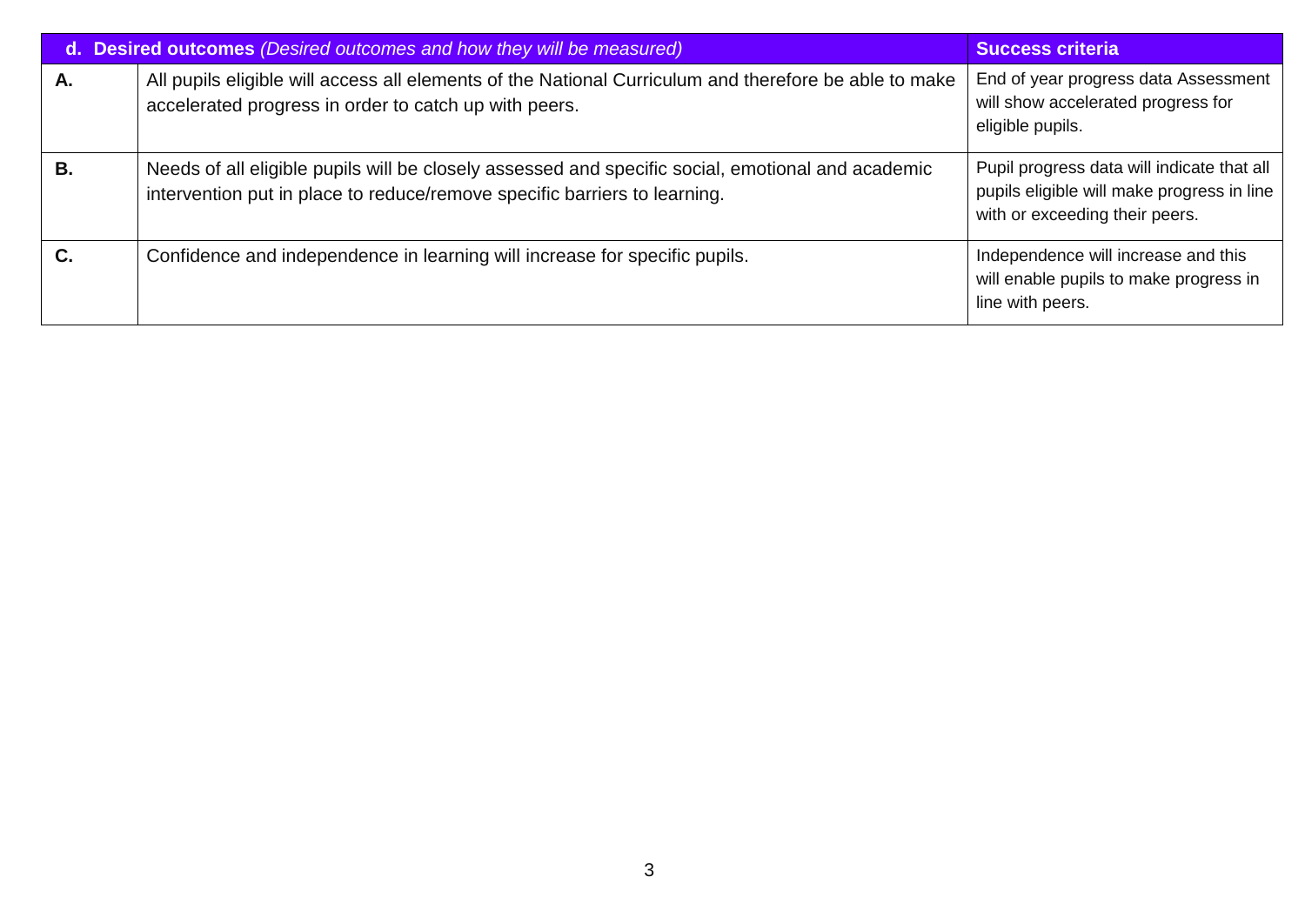| e. Planned expenditure                                                                                                                                                                                                       |                                                                                                                  |                                                                                                                                              |                                                                                                                                                               |                      |                                                                                                                                                                                                                                                                                                                                                                                                                                                                                                                                                                                                                     |  |  |
|------------------------------------------------------------------------------------------------------------------------------------------------------------------------------------------------------------------------------|------------------------------------------------------------------------------------------------------------------|----------------------------------------------------------------------------------------------------------------------------------------------|---------------------------------------------------------------------------------------------------------------------------------------------------------------|----------------------|---------------------------------------------------------------------------------------------------------------------------------------------------------------------------------------------------------------------------------------------------------------------------------------------------------------------------------------------------------------------------------------------------------------------------------------------------------------------------------------------------------------------------------------------------------------------------------------------------------------------|--|--|
| Academic year                                                                                                                                                                                                                | 2019/20                                                                                                          |                                                                                                                                              |                                                                                                                                                               |                      |                                                                                                                                                                                                                                                                                                                                                                                                                                                                                                                                                                                                                     |  |  |
| The three headings below enable schools to demonstrate how they are using the Pupil Premium to improve classroom pedagogy, provide targeted<br>support and support whole school strategies<br>i. Quality of teaching for all |                                                                                                                  |                                                                                                                                              |                                                                                                                                                               |                      |                                                                                                                                                                                                                                                                                                                                                                                                                                                                                                                                                                                                                     |  |  |
| <b>Desired outcome</b>                                                                                                                                                                                                       | Chosen action /<br>approach                                                                                      | What is the evidence and<br>rationale for this choice?                                                                                       | How will you ensure it is<br>implemented well?                                                                                                                | <b>Staff</b><br>lead | <b>Review / Evaluation</b>                                                                                                                                                                                                                                                                                                                                                                                                                                                                                                                                                                                          |  |  |
| To increase the<br>engagement and<br>involvement of parents and<br>carers of eligible pupils                                                                                                                                 | Learning<br>Conversations for all<br>eligible families once<br>per half term, to<br>begin in the autumn<br>term. | Pilot project and the resulting<br>progress data. Eligible pupils made<br>an average of 2x progress of those<br>not involved in the project. | Training will take place for all staff<br>in both schools and monitoring<br>will be undertaken by one school<br>leader. Progress data closely<br>scrutinised. | <b>SENCo</b>         | Now April 2020 due to Covid<br>Absences.<br><b>Impact: Learning</b><br>conversations took part in the<br><b>Autumn term with parents</b><br>engaging in the process. Due<br>to Covid-19 subsequent<br>meetings did not take place in<br>person, with staff monitoring<br>via Phone calls and on-line<br>learning.<br><b>Next Steps: Training for new</b><br><b>Staff on how to implement</b><br>learning conversations in line<br>with current Covid019<br>restrictions. Utilising use of<br><b>Teams calls from Spring term</b><br>2021 for eligible children,<br>following discussion with<br><b>HT/AHT/SENCO</b> |  |  |
|                                                                                                                                                                                                                              |                                                                                                                  |                                                                                                                                              | <b>Total budgeted cost</b>                                                                                                                                    |                      | £1,500                                                                                                                                                                                                                                                                                                                                                                                                                                                                                                                                                                                                              |  |  |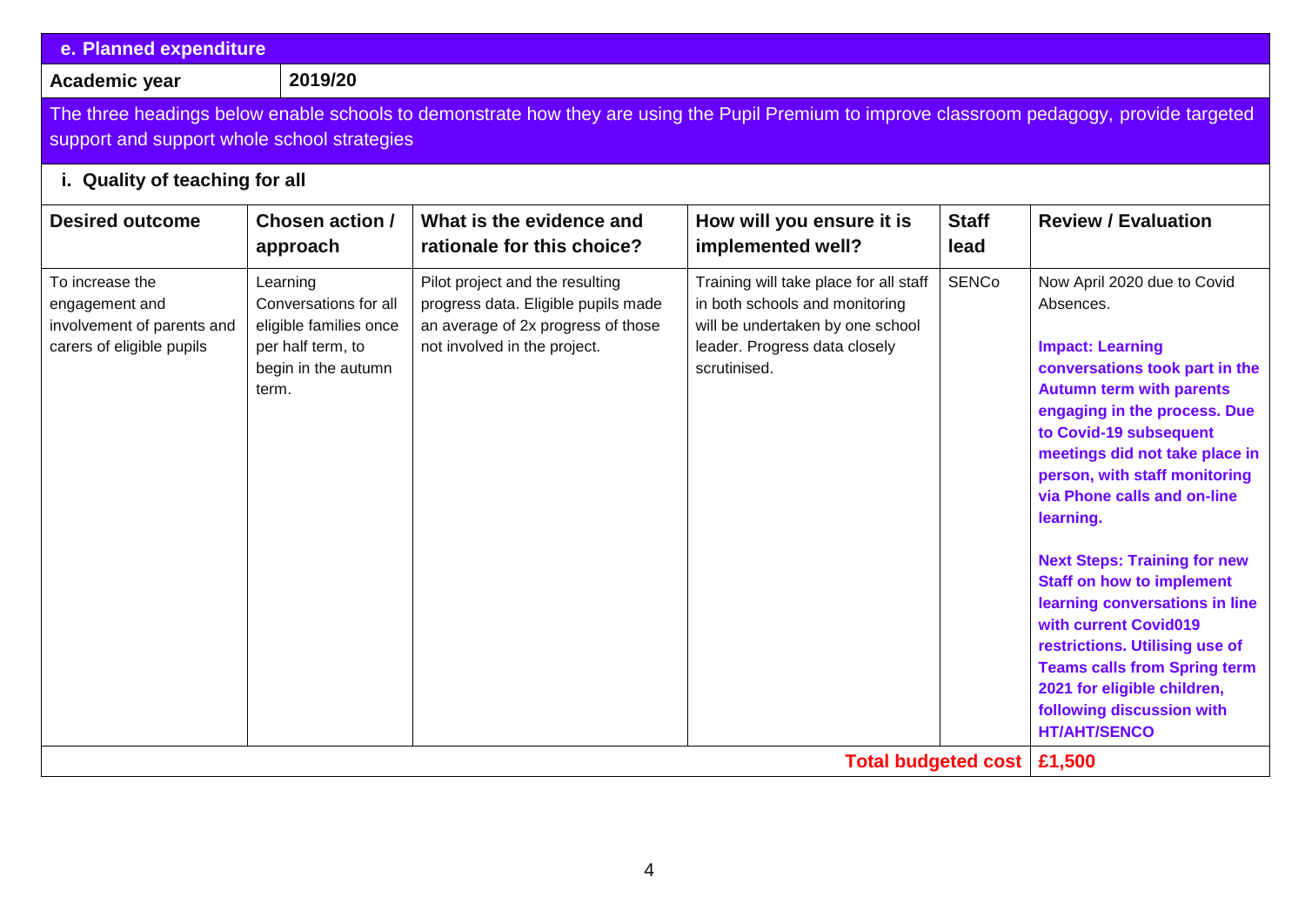| ii.<br><b>Targeted support</b>                                                               |                                                                                                               |                                                                                                                                                                       |                                                                                                                                       |                   |                                                                                                                                                                                                                                                                                                                                                                                                                                                                                                                                            |  |  |
|----------------------------------------------------------------------------------------------|---------------------------------------------------------------------------------------------------------------|-----------------------------------------------------------------------------------------------------------------------------------------------------------------------|---------------------------------------------------------------------------------------------------------------------------------------|-------------------|--------------------------------------------------------------------------------------------------------------------------------------------------------------------------------------------------------------------------------------------------------------------------------------------------------------------------------------------------------------------------------------------------------------------------------------------------------------------------------------------------------------------------------------------|--|--|
| <b>Desired outcome</b>                                                                       | <b>Chosen action /</b><br>approach                                                                            | What is the evidence and<br>rationale for this choice?                                                                                                                | How will you ensure it is<br>implemented well?                                                                                        | <b>Staff lead</b> | <b>Review / Evaluation</b>                                                                                                                                                                                                                                                                                                                                                                                                                                                                                                                 |  |  |
| All staff will be able to<br>confidently meet the<br>specific needs of identified<br>pupils. | Specific and targeted<br>CPD for selected<br>staff in school,<br>focusing on specific<br>and identified need. | Specific barriers presented will result<br>in learning not being as effective as it<br>could be. This will lead to poor<br>progress being made by eligible<br>pupils. | Planning liaison with CPD<br>providers. Regular liaison with<br>class teachers. Specific<br>discussion in Pupil Progress<br>Meetings. | <b>ZC-SENCo</b>   | Now April 2020 due to Covid<br>Absences.<br>Impact: Pupil progress<br>meetings led to specific<br>targeted support in place for<br>the identified children to<br>support needs. CPD<br>training for all on Attachment<br>and Trauma aware practise<br>as well as emotion coaching<br>strategies delivered by<br><b>SENCO/and EP November</b><br>2019<br><b>Next Steps: Continue pupil</b><br>progress meetings between<br><b>Teachers and SENCo and</b><br>classroom monitoring to<br>measure and observe impact<br>of training delivered. |  |  |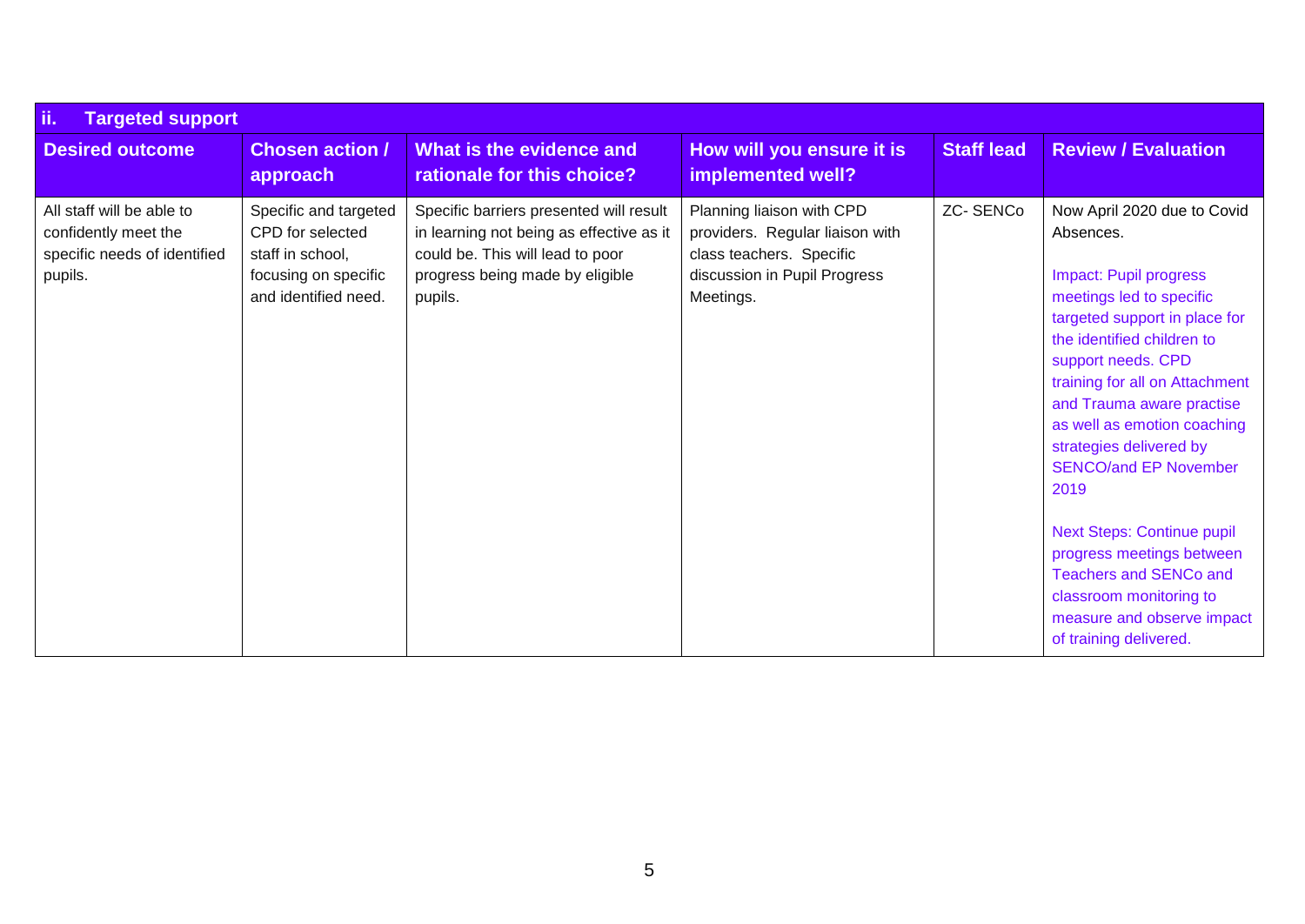| Pupils' Social and<br><b>Emotional Mental Health</b><br>will improve and this will<br>enable them to access a<br>broader curriculum, make<br>accelerated progress in<br>assessed areas and | Introduction of Thrive<br>across the school,<br>led by Federation<br><b>Thrive Practitioner</b><br>1x session per<br>fortnight to work in<br>school and to target<br>input to individuals.<br>£1000 Thrive<br>practitioner to work in<br>school + $£2000$<br>supply to cover<br>teachers for<br>preparation<br>Total $cost = £3000$ | Research of programmes available to<br>extend the school's training by<br>Educational Psychologists on<br>attachment disorders relating<br>specifically to our looked after<br>children/ children leaving care. | SENCo to provide regular<br>supervision to Thrive practitioner,<br>focusing on the outcomes for<br>specific targeted individuals. | <b>HT</b><br><b>SENCo</b><br><b>AHT</b> | Now April 2020 due to Covid<br>Absences.<br>Impact: Covid-19 impacted<br>on the delivery of Thrive.<br>One child has Thrive plan in<br>place and TA has been<br>supported in the delivery of<br>the programme<br><b>Next Steps: Vulnerability</b><br>Tracker information to be<br>collected to identify children<br>flagged as potentially<br>needing a Thrive assessment<br>and plan to support specific<br>needs. |
|--------------------------------------------------------------------------------------------------------------------------------------------------------------------------------------------|-------------------------------------------------------------------------------------------------------------------------------------------------------------------------------------------------------------------------------------------------------------------------------------------------------------------------------------|-----------------------------------------------------------------------------------------------------------------------------------------------------------------------------------------------------------------|-----------------------------------------------------------------------------------------------------------------------------------|-----------------------------------------|---------------------------------------------------------------------------------------------------------------------------------------------------------------------------------------------------------------------------------------------------------------------------------------------------------------------------------------------------------------------------------------------------------------------|
| <b>Total budgeted cost</b>                                                                                                                                                                 |                                                                                                                                                                                                                                                                                                                                     |                                                                                                                                                                                                                 |                                                                                                                                   |                                         | £1,600                                                                                                                                                                                                                                                                                                                                                                                                              |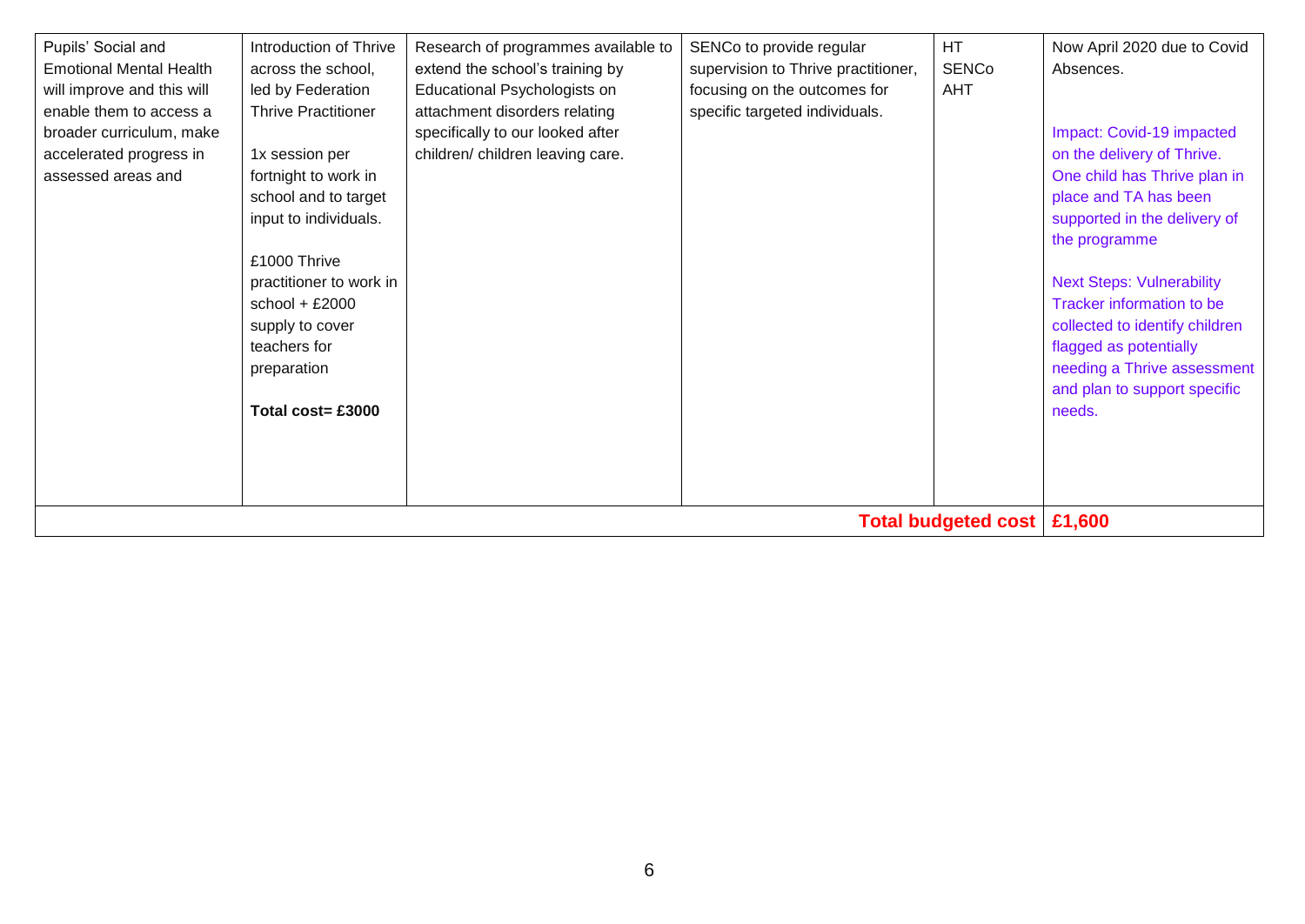| iii.<br><b>Other approaches</b>                                                                                                                                                                                                                                                          |                                                                                                                                                                                                                                                                                                                            |                                                                                                                                                                                                                                                                                                                                                                   |                                                                                                                                                                                          |                                                 |                                                                                                                                                                                                                                                                                                                                          |  |  |
|------------------------------------------------------------------------------------------------------------------------------------------------------------------------------------------------------------------------------------------------------------------------------------------|----------------------------------------------------------------------------------------------------------------------------------------------------------------------------------------------------------------------------------------------------------------------------------------------------------------------------|-------------------------------------------------------------------------------------------------------------------------------------------------------------------------------------------------------------------------------------------------------------------------------------------------------------------------------------------------------------------|------------------------------------------------------------------------------------------------------------------------------------------------------------------------------------------|-------------------------------------------------|------------------------------------------------------------------------------------------------------------------------------------------------------------------------------------------------------------------------------------------------------------------------------------------------------------------------------------------|--|--|
| <b>Desired outcome</b>                                                                                                                                                                                                                                                                   | <b>Chosen action /</b><br>approach                                                                                                                                                                                                                                                                                         | What is the evidence and<br>rationale for this choice?                                                                                                                                                                                                                                                                                                            | How will you ensure it is<br>implemented well?                                                                                                                                           | <b>Staff lead</b>                               | <b>Review / Evaluation</b>                                                                                                                                                                                                                                                                                                               |  |  |
| Enable eligible pupils to<br>access trips and visits over<br>and above the prescribed<br>curriculum that will<br>enhance their experience,<br>improve confidence and<br>enable them to find new<br>skills, talents and interests<br>to take into the next stage<br>of their development. | Match funding (or<br>negotiated match<br>funding +) of optional<br>trips where clear<br>impact can be seen<br>from an eligible<br>child's attendance<br>Full funding of whole<br>class/year group<br>visits, inc. residential<br>visits.<br><b>Residential Visits-</b><br>£200+£300 (Y4<br>Bewerley Park / Y6<br>Fellside) | Many families within the school can<br>find funding to enable their children<br>to attend all activities that the school<br>offer or signpost towards. This<br>allocation will ensure a 'level playing<br>field' of opportunity for all eligible<br>pupils which will enable them to<br>develop wider skills and interests in<br>line with their peers in school. | Ensure that pupils attend the<br>residential and that parents/carers<br>understand the financial position<br>to enable them to attend.<br>Support pre visit and post visit if<br>needed. | HT / AHT<br>Class<br>Teachers<br>Admin Team     | Now April 2020 due to Covid<br>Absences.<br><b>Impact: Covid-19</b><br>restrictions impacted on all<br>trips and visits.<br><b>Next Steps: Implement</b><br>when Covid-19 restrictions<br>allow.                                                                                                                                         |  |  |
| All eligible pupils are fully<br>included in all aspects of<br>school life.                                                                                                                                                                                                              | Contributions are<br>made towards trips<br>and visits (up to 6<br>per class per year)<br>and to specific extra-<br>curricular<br>opportunities that<br>eligible pupils may<br>otherwise not access<br><b>Trips and Visits</b><br>linked to classroom<br>learning- £400                                                     | Eligible pupils would not access<br>additional or costly opportunities that<br>other pupils may routinely access. To<br>provide each pupil with the<br>opportunity to develop a skill, interest<br>or hobby, we aim to broaden the<br>experience of eligible pupils and<br>therefore improve their confidence<br>and independence.                                | Through minuted conversations<br>with parents/carers at Learning<br><b>Conversation Meetings.</b>                                                                                        | Class<br>Teachers<br><b>SENCO</b><br><b>SLT</b> | Now April 2020 due to Covid<br>Absences.<br><b>Impact: All children were</b><br>able to access extra<br>curriculum activities<br>provided prior to Covid-19<br>restrictions, allowing all<br>pupils to develop their<br>skills and interests.<br><b>Next Steps: Continue to</b><br><b>Implement when Covid-19</b><br>restrictions allow. |  |  |